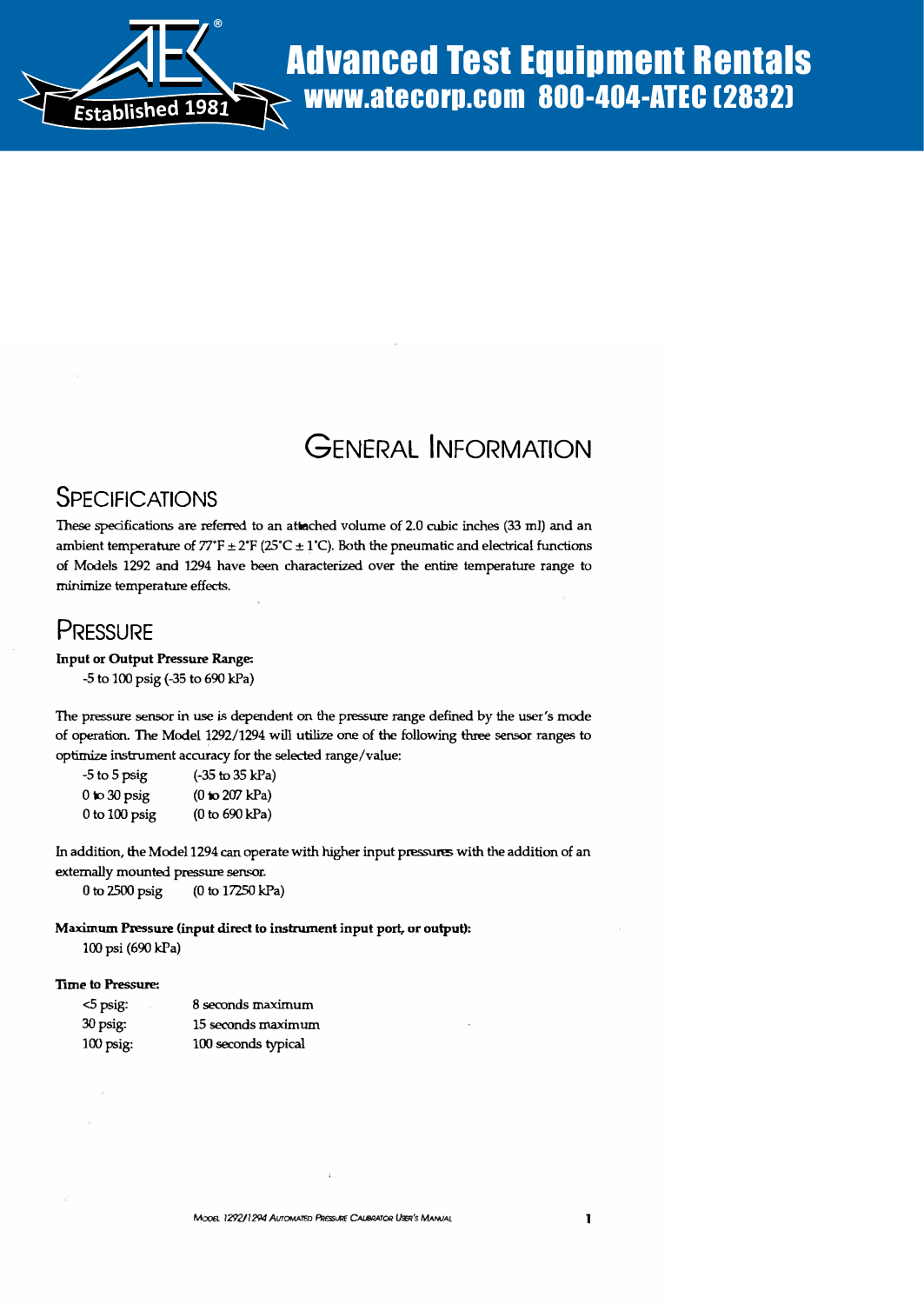### Pressure Accuracy:

| -5 to 5 psig range:   | 0.03% of Reading $\pm 0.0005$ psi (10 - 40°C) |
|-----------------------|-----------------------------------------------|
| 0 to 30 psig range:   | 0.03% of Reading $\pm 0.003$ psi (0 - 40°C)   |
| 0 to 100 psig range:  | 0.03% of Reading $\pm 0.009$ psi (0 – 40°C)   |
| 0 to 2500 psig range: | 0.03% of Reading $\pm$ 0.25 psi (0 – 40°C)    |

Ambient Reference Temperature for calibration  $23^{\circ}$ C  $\pm$ 1°C (73°F)  $\pm$ 2°F

## Resolution:

0.005% of full scale value of sensor in use (resolution may be reduced or increased by user). See Chapter 3, Diagnostics, page 18.

#### Overpressure Protection:

Models 1292 and 1294 are standard with no pressure reliefs. However, overpressure protection is an available option as a self-sealing pressure relief system. Overpressure relief occurs at approximately these pressures, listed for each input sensor range:

| 5 psig sensor   | relief at 8 psig    |
|-----------------|---------------------|
| 30 psig sensor  | relief at 39.5 psig |
| 100 psig sensor | relief at 117 psig  |

## Pressure Connections:

Internal Sensors -Female 1/8" flow Colder Products Corporation (CPC) fittings - NPT adapter fittings supplied.

External Sensor - 1/4" Female.

## Filtration:

Common port filter

#### Media Compatibility:

Internal Sensors - vaporous materials compatible with aluminum, stainless steel and buna N.

External Sensors - materials compatible with 31655 and fluorocarbon rubber.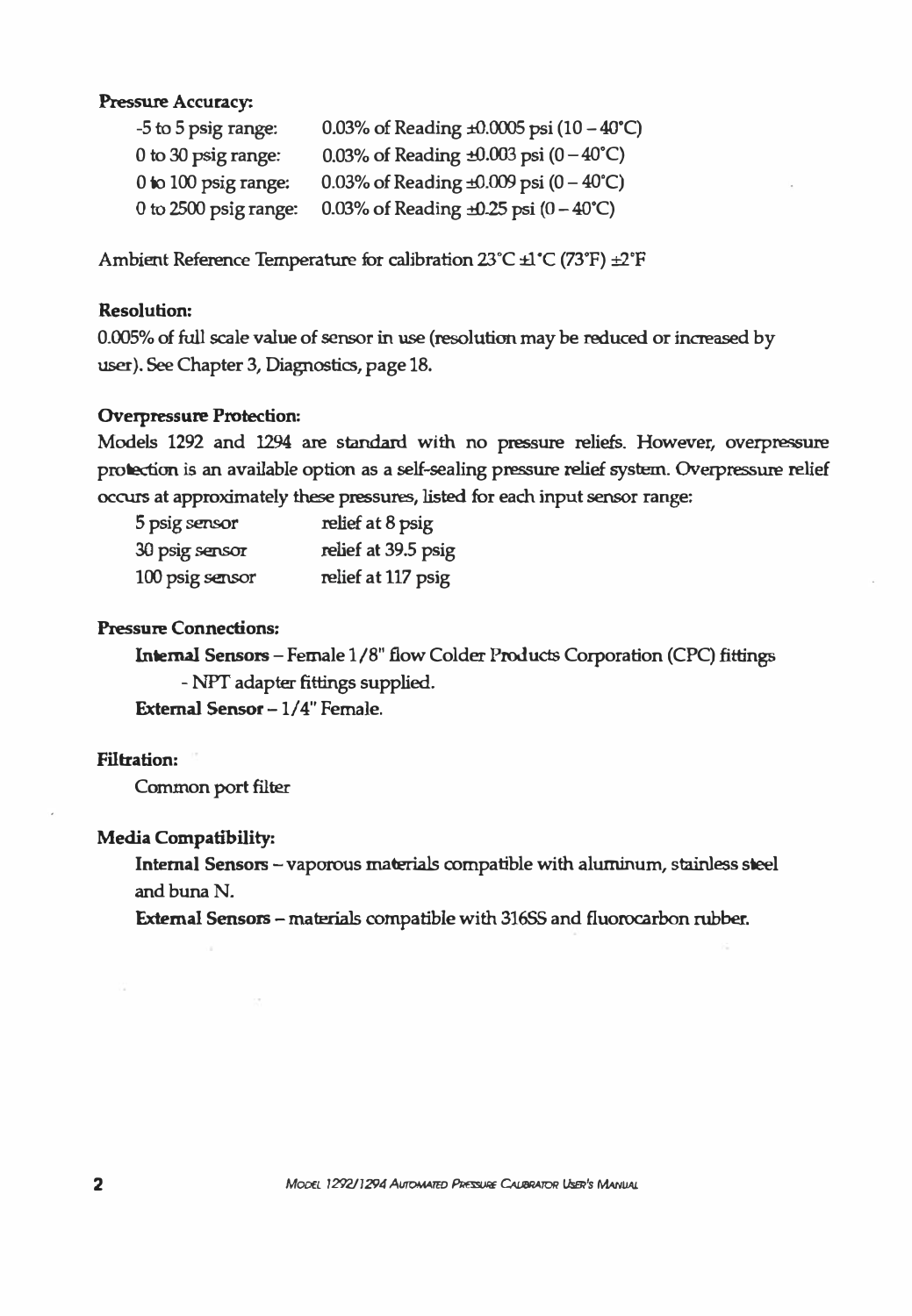## Unswept Internal Volume:

Less than 1.0 cubic inch (18 ml)

## **ELECTRICAL**

## Input Ranges:

| Current:   | $\pm$ 50.000 mA |
|------------|-----------------|
| Voltage:   | $+99.999V$      |
| Millivolt: | $± 99.99$ mV    |

## Input/Output Calibrated Accuracy (at reference temperature of  $25^{\circ}$ C  $\pm$  1°C [77°F  $\pm$  2°F]):

| Current:   | $\pm 0.01\%$ of reading $\pm 0.01\%$ FS (Input)        |
|------------|--------------------------------------------------------|
|            | $\pm 0.01\%$ of reading $\pm 0.02\%$ FS (Output)       |
| Voltage:   | $\pm 0.01\%$ of reading $\pm 0.02\%$ FS (Input/Output) |
| Millivolt: | $\pm 0.01\%$ of reading $\pm 0.02\%$ FS (Input/Output) |

## Input Calibrated Accuracy 32°F - 104°F (O°C - 40°C):

| Current:   | $\pm 0.03\%$ of reading $\pm 0.02\%$ FS |
|------------|-----------------------------------------|
| Voltage:   | $\pm 0.03\%$ of reading $\pm 0.02\%$ FS |
| Millivolt: | $\pm 0.03\%$ of reading $\pm 0.02\%$ FS |

## Input Impedance:

| Current:   | 10 ohms nominal    |
|------------|--------------------|
| Voltage:   | 10 megohms nominal |
| Millivolt: | 10 megohms nominal |

## Output Ranges:

| Current:   | 0 to $22,0000$ mA         |
|------------|---------------------------|
| Voltage:   | 0 to 11,0000 V            |
| Millivolt: | 0 to $110.000 \text{ mV}$ |

## Output Calibrated Accuracy 32°F -104°F (O°C - 40°C):

| Current:   | $\pm 0.03\%$ of reading $\pm 0.02\%$ FS |
|------------|-----------------------------------------|
| Voltage:   | $\pm 0.03\%$ of reading $\pm 0.02\%$ FS |
| Millivolt: | $\pm 0.03\%$ of reading $\pm 0.02\%$ FS |

## Output Impedance:

Current Range: 50 megohms, min. Voltage and Millivolt Ranges: 1 ohm, max.